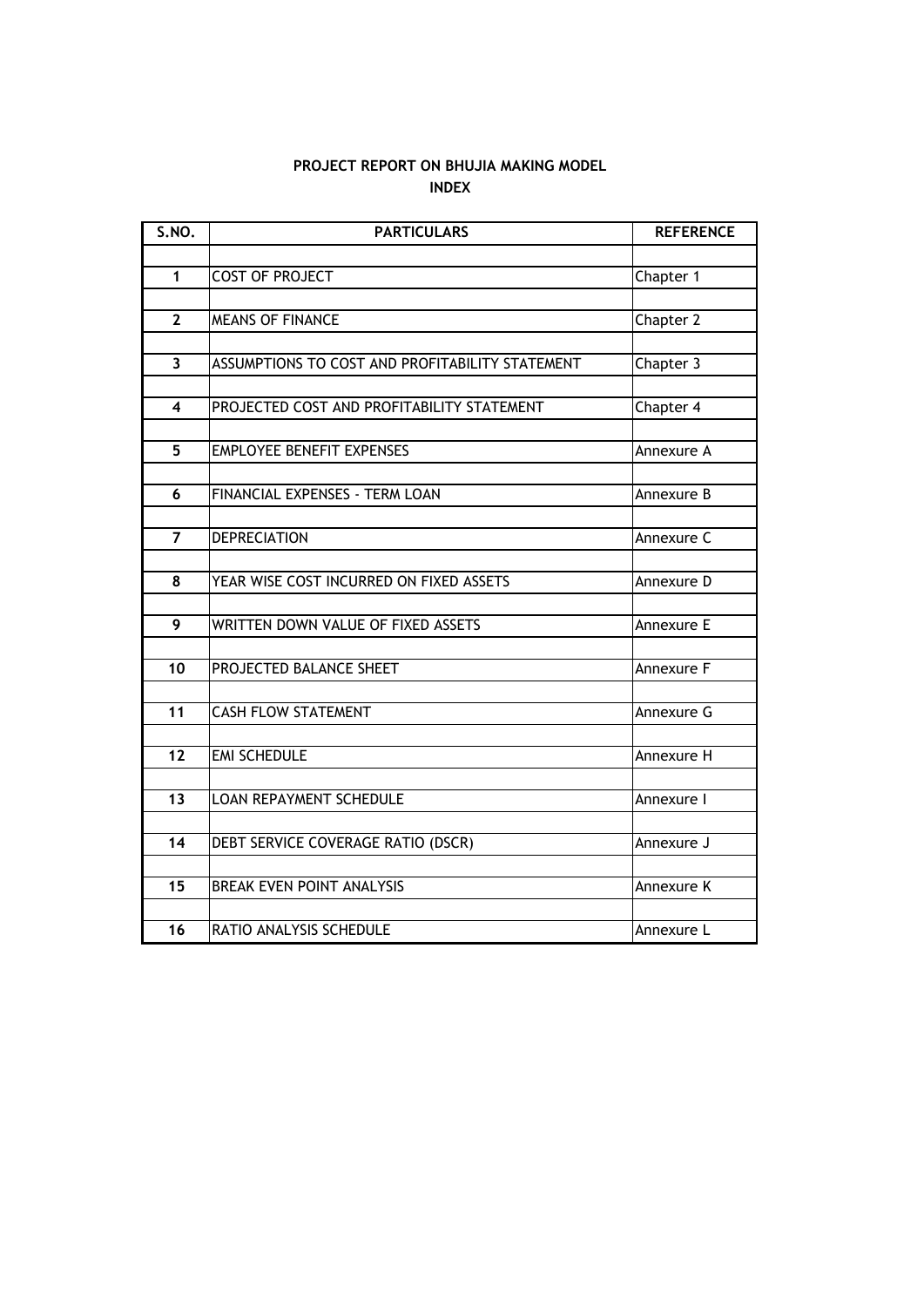|                                                                                                                                                                                                                                                             | <b>CHAPTER 1</b>                |                                                 |  |  |  |  |  |
|-------------------------------------------------------------------------------------------------------------------------------------------------------------------------------------------------------------------------------------------------------------|---------------------------------|-------------------------------------------------|--|--|--|--|--|
|                                                                                                                                                                                                                                                             | <b>COST OF PROJECT</b>          |                                                 |  |  |  |  |  |
| The total cost of setting up the project is estimated at approximately Rs. 14.12 Lacs<br>The estimated cost is based on data collected from detailed market survey and<br>consultations with various professionals and is as such realistic and need based. |                                 |                                                 |  |  |  |  |  |
|                                                                                                                                                                                                                                                             |                                 | [Rupees in lacs]                                |  |  |  |  |  |
| S.NO.                                                                                                                                                                                                                                                       | <b>PARTICULARS</b>              | <b>TOTAL</b><br><b>ESTIMATED</b><br><b>COST</b> |  |  |  |  |  |
|                                                                                                                                                                                                                                                             |                                 |                                                 |  |  |  |  |  |
| $\mathbf{1}$                                                                                                                                                                                                                                                | Plant & Machinery               | 13.62                                           |  |  |  |  |  |
| $\overline{2}$                                                                                                                                                                                                                                              | <b>Furniture &amp; Fixtures</b> | 0.20                                            |  |  |  |  |  |
| 3                                                                                                                                                                                                                                                           | Other Assets                    | 0.30                                            |  |  |  |  |  |
|                                                                                                                                                                                                                                                             | <b>TOTAL AMOUNT Rs. </b>        | 14.12                                           |  |  |  |  |  |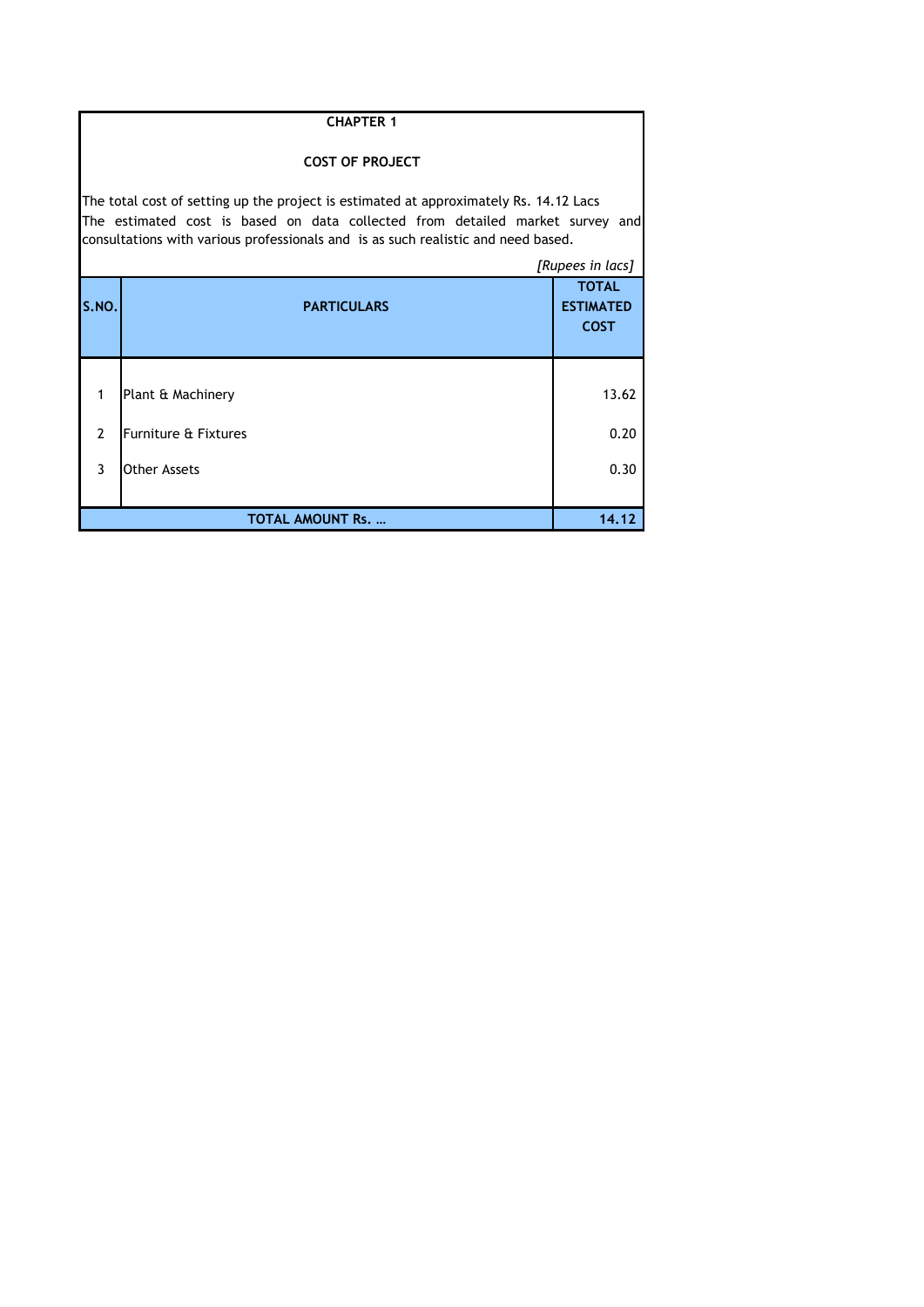|                | <b>CHAPTER 2</b>         |                  |  |  |  |  |  |  |
|----------------|--------------------------|------------------|--|--|--|--|--|--|
|                | <b>MEANS OF FINANCE</b>  |                  |  |  |  |  |  |  |
|                |                          | [Rupees in lacs] |  |  |  |  |  |  |
| S.NO.          | <b>PARTICULARS</b>       | <b>TOTAL</b>     |  |  |  |  |  |  |
|                |                          |                  |  |  |  |  |  |  |
| 1              | Term Loan from Bank      | 11.30            |  |  |  |  |  |  |
|                |                          |                  |  |  |  |  |  |  |
| $\overline{2}$ | Own Capital              | 2.82             |  |  |  |  |  |  |
|                | <b>TOTAL AMOUNT Rs. </b> | 14.12            |  |  |  |  |  |  |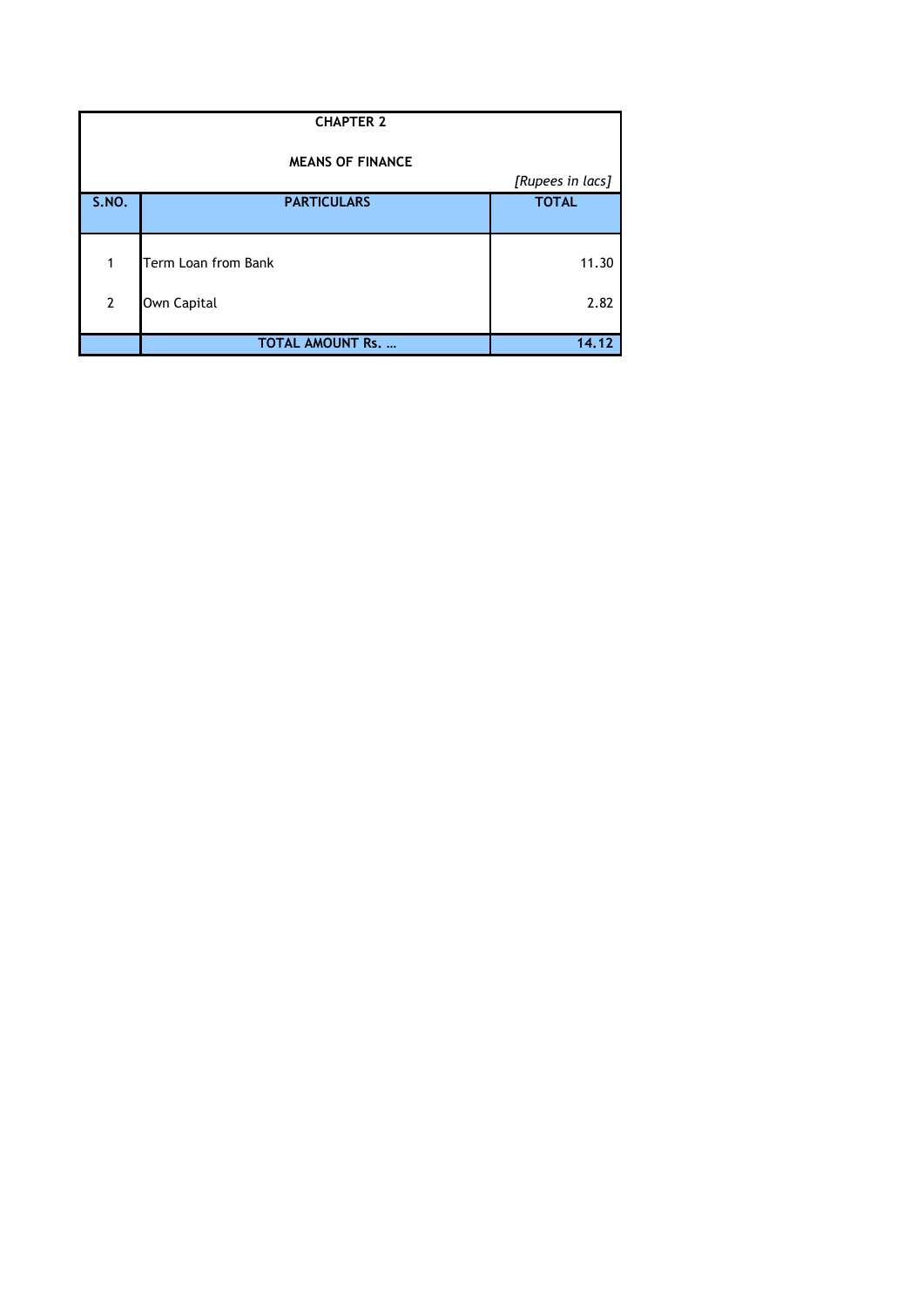## **ASSUMPTIONS TO COST AND PROFITABILITY STATEMENT CHAPTER 3**

#### **1 INVESTMENT IN FIXED ASSETS**

| Sr No.         | <b>Description</b>              |                |       |                 |      | Rate     |   | Amount    |
|----------------|---------------------------------|----------------|-------|-----------------|------|----------|---|-----------|
| А              | <b>Plant and Machinery</b>      | Qty.           | Price |                 | Cost |          |   |           |
| 1              | Weighing Balance                | $\mathbf{1}$   | ₹     | 59,358 ₹        |      | 59,358   |   |           |
| 2              | Shifter                         |                | ₹     | 2,00,000        | ₹    | 2,00,000 |   |           |
| 3              | Mixer                           |                | ₹     | 2,24,485 ₹      |      | 2,24,485 |   |           |
| 4              | Bhujia Extruder                 |                | ₹     | $2,00,445$ ₹    |      | 2,00,445 |   |           |
| 5              | Fryer                           |                | ₹     | 4,32,252 ₹      |      | 4,32,252 |   |           |
| 6              | Centrifuge                      |                | ₹     | $2,40,534$ ₹    |      | 2,40,534 |   |           |
| 7              | Sealer                          | 1              | ₹     | 5,000 ₹         |      | 5,000 ₹  |   | 13,62,074 |
| В              | <b>Furniture &amp; Fixtures</b> |                |       |                 |      |          |   |           |
| 1              | <b>Working Platform</b>         | 1              | ₹     | 10,000 ₹        |      | 10,000   |   |           |
| $\overline{2}$ | <b>Working Table</b>            | $\overline{2}$ | ₹     | 5,000 $\bar{x}$ |      | 10,000 ₹ |   | 20,000    |
| c              | <b>Other Assets</b>             |                |       |                 |      |          |   |           |
| 1              | Computer                        | 1              | ₹     | 25,000 ₹        |      | 25,000   |   |           |
| $\overline{2}$ | Printer                         | 1              | ₹     | 5,000 ₹         |      | 5,000 ₹  |   | 30,000    |
|                | GRAND TOTAL $[A + B + C]$       |                |       |                 |      |          | ₹ | 14,12,074 |

### **2 CAPACITY**

**Sr No. Description**

#### **A Sales**

|               | <b>Name of Product</b> | <b>UOM</b> | Quantity (Per Sale Price Per<br>Kg Per Day) | Κg |     |
|---------------|------------------------|------------|---------------------------------------------|----|-----|
| $\rightarrow$ | Bhuiia                 | Κg         | 120                                         |    | 220 |

#### **B Annual Sales as per Capacity Utilisation**

| Year     | Rate | Quantity in Kgs Sale Price Per<br>(Per Year) |   | Kgs | <b>Total Sales Value</b> |
|----------|------|----------------------------------------------|---|-----|--------------------------|
| Year I   | 70%  | 21,000                                       | ₹ | 220 | 46,20,000                |
| Year II  | 75%  | 22,500                                       | ₹ | 231 | 51,97,500                |
| Year III | 80%  | 24,000                                       | ₹ | 243 | 58,21,200                |
| Year IV  | 85%  | 25,500                                       | ₹ | 255 | 64,94,276                |
| Year V   | 90%  | 27,000                                       | ₹ | 267 | 72,20,107                |

It is assumed that sale price will increase by 5% every year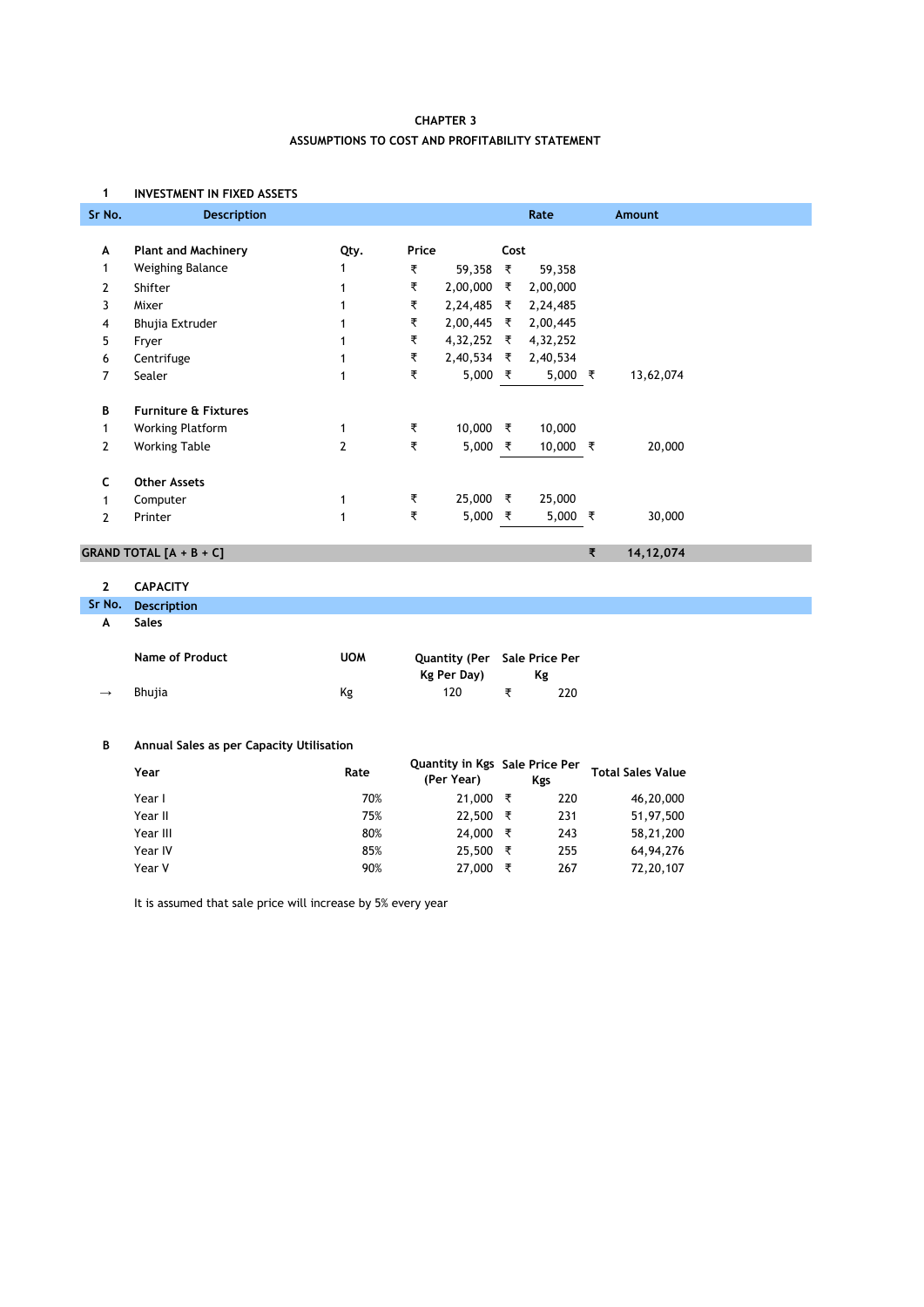#### **C Annual Raw Material Cost as per Capacity Utilisation**

Raw Material required for processing of Bhujia are Besan, salt, red chilli powder, turmeric powder, black pepper powder and refined oil.

`

| Assumed Cost of Raw Material for 1 Kg of Bhujia produced | ₹<br>100 |                               |                               |                                          |
|----------------------------------------------------------|----------|-------------------------------|-------------------------------|------------------------------------------|
| Year                                                     | Rate     | Quantity in Kgs<br>(Per Year) | Raw Material<br>Cost (Per Kg) | <b>Total Raw</b><br><b>Material Cost</b> |
| Year I                                                   | 70%      | 21,000                        | 100<br>₹                      | 21,00,000                                |
| Year II                                                  | 75%      | 22,500                        | ₹<br>105                      | 23,62,500                                |
| Year III                                                 | 80%      | 24,000                        | ₹<br>110                      | 26,46,000                                |
| Year IV                                                  | 85%      | 25,500                        | ₹<br>116                      | 29,51,944                                |
| Year V                                                   | 90%      | 27,000                        | ₹<br>122                      | 32,81,867                                |

It is assumed that the Rate per unit will be increased by 5 % every year

| D             | <b>Recurring Expenses</b>       |   | <b>Annual Cost</b> |
|---------------|---------------------------------|---|--------------------|
| $\rightarrow$ | Electricity                     | ₹ | 4,00,000           |
| $\rightarrow$ | Employee Benefits (Salary)      |   | As per Annexure A  |
| $\rightarrow$ | Telephone Expenses              | ₹ | 2,000              |
| $\rightarrow$ | <b>Stationery Expenses</b>      | ₹ | 10,000             |
| $\rightarrow$ | Travelling & Transport expenses | ₹ | 1,00,000           |
| $\rightarrow$ | <b>Administrative Expenses</b>  | ₹ | 20,000             |
| $\rightarrow$ | Repair and Maintenance          | ₹ | 1,00,000           |
| $\rightarrow$ | Other Factory overhead          | ₹ | 2,00,000           |
| $\rightarrow$ | Rent, Taxes & Insurance         | ₹ | 1,00,000           |
| $\rightarrow$ | <b>Marketing Expenses</b>       | ₹ | 50,000             |

It is assumed that above Expenses will increase by 10 % every year

#### **E Other Assumptions-**

|                | <b>Holding Period</b> |
|----------------|-----------------------|
| Inventory      | 30 Days               |
| <b>Debtors</b> | 10 Days               |
| Creditors      | 7 Davs                |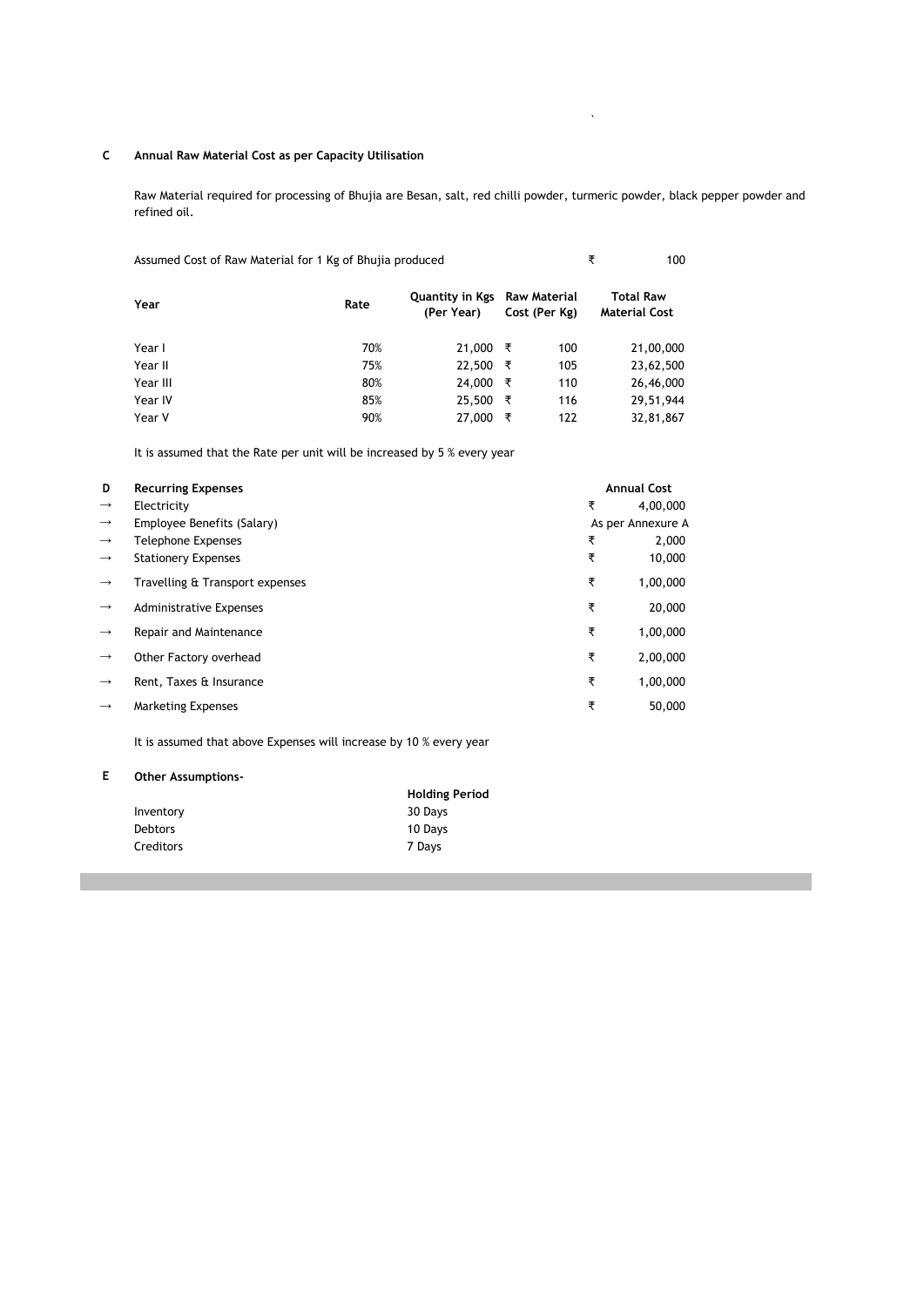| PROJECTED COST AND PROFITABILITY STATEMENT |                 |                  |                          |                  |                 |  |  |
|--------------------------------------------|-----------------|------------------|--------------------------|------------------|-----------------|--|--|
|                                            |                 |                  |                          |                  | (Rs. in lacs)   |  |  |
| <b>YEARS</b>                               |                 |                  | <b>PROJECTED</b>         |                  |                 |  |  |
|                                            | <b>Ist YEAR</b> | <b>IInd YEAR</b> | <b>Illnd YEAR</b>        | <b>IVth YEAR</b> | <b>Vth YEAR</b> |  |  |
|                                            |                 |                  |                          |                  |                 |  |  |
| <b>INCOME</b><br>Sales - Papad             | 46.20           | 51.98            | 58.21                    | 64.94            | 72.20           |  |  |
|                                            |                 |                  |                          |                  |                 |  |  |
| <b>TOTAL AMOUNT Rs. </b>                   | 46.20           | 51.98            | 58.21                    | 64.94            | 72.20           |  |  |
| <b>EXPENDITURE</b>                         |                 |                  |                          |                  |                 |  |  |
| <b>Raw Material Cost</b>                   | 21.00           | 23.63            | 26.46                    | 29.52            | 32.82           |  |  |
| <b>Packing Cost</b>                        | 0.32            | 0.34             | 0.36                     | 0.38             | 0.41            |  |  |
| Rent, Taxes & Insurance                    | 1.00            | 1.10             | 1.21                     | 1.33             | 1.46            |  |  |
| Travelling & Transport Expenses            | 1.00            | 1.10             | 1.21                     | 1.33             | 1.46            |  |  |
| <b>Electricity Expenses</b>                | 4.00            | 4.40             | 4.84                     | 5.32             | 5.86            |  |  |
| Salary                                     | 8.05            | 8.86             | 9.74                     | 10.72            | 11.79           |  |  |
| Repairs & Maintenance                      | 1.00            | 1.10             | 1.21                     | 1.33             | 1.46            |  |  |
| Telephone Expenses                         | 0.02            | 0.02             | 0.02                     | 0.03             | 0.03            |  |  |
| <b>Stationery Expenses</b>                 | 0.10            | 0.11             | 0.12                     | 0.13             | 0.15            |  |  |
| <b>Administrative Expenses</b>             | 0.20            | 0.22             | 0.24                     | 0.27             | 0.29            |  |  |
| Other Factory overhead                     | 2.00            | 2.20             | 2.42                     | 2.66             | 2.93            |  |  |
| <b>Marketing Expenses</b>                  | 0.50            | 0.55             | 0.61                     | 0.67             | 0.73            |  |  |
| Insurance                                  | 0.27            | 0.30             | 0.33                     | 0.36             | 0.40            |  |  |
| Interest Cost - Term Loan                  | 1.05            | 0.86             | 0.64                     | 0.41             | 0.15            |  |  |
| Depreciation                               | 2.11            | 1.79             | 1.52                     | 1.30             | 1.10            |  |  |
| <b>TOTAL AMOUNT Rs. </b>                   | 42.61           | 46.57            | 50.94                    | 55.76            | 61.04           |  |  |
| <b>NET SURPLUS</b>                         | 3.59            | 5.41             | 7.27                     | 9.18             | 11.16           |  |  |
| Add:                                       | $\overline{a}$  | ä,               | $\overline{\phantom{a}}$ | ä,               |                 |  |  |
| Depreciation                               | 2.11            | 1.79             | 1.52                     | 1.30             | 1.10            |  |  |
| <b>CASH ACCRUALS</b>                       | 5.69            | 7.20             | 8.79                     | 10.48            | 12.26           |  |  |
| Interest on Loan                           | 1.05            | 0.86             | 0.64                     | 0.41             | 0.15            |  |  |
| <b>CASH ACCRUALS BEFORE INTEREST</b>       | 6.74            | 8.05             | 9.44                     | 10.89            | 12.41           |  |  |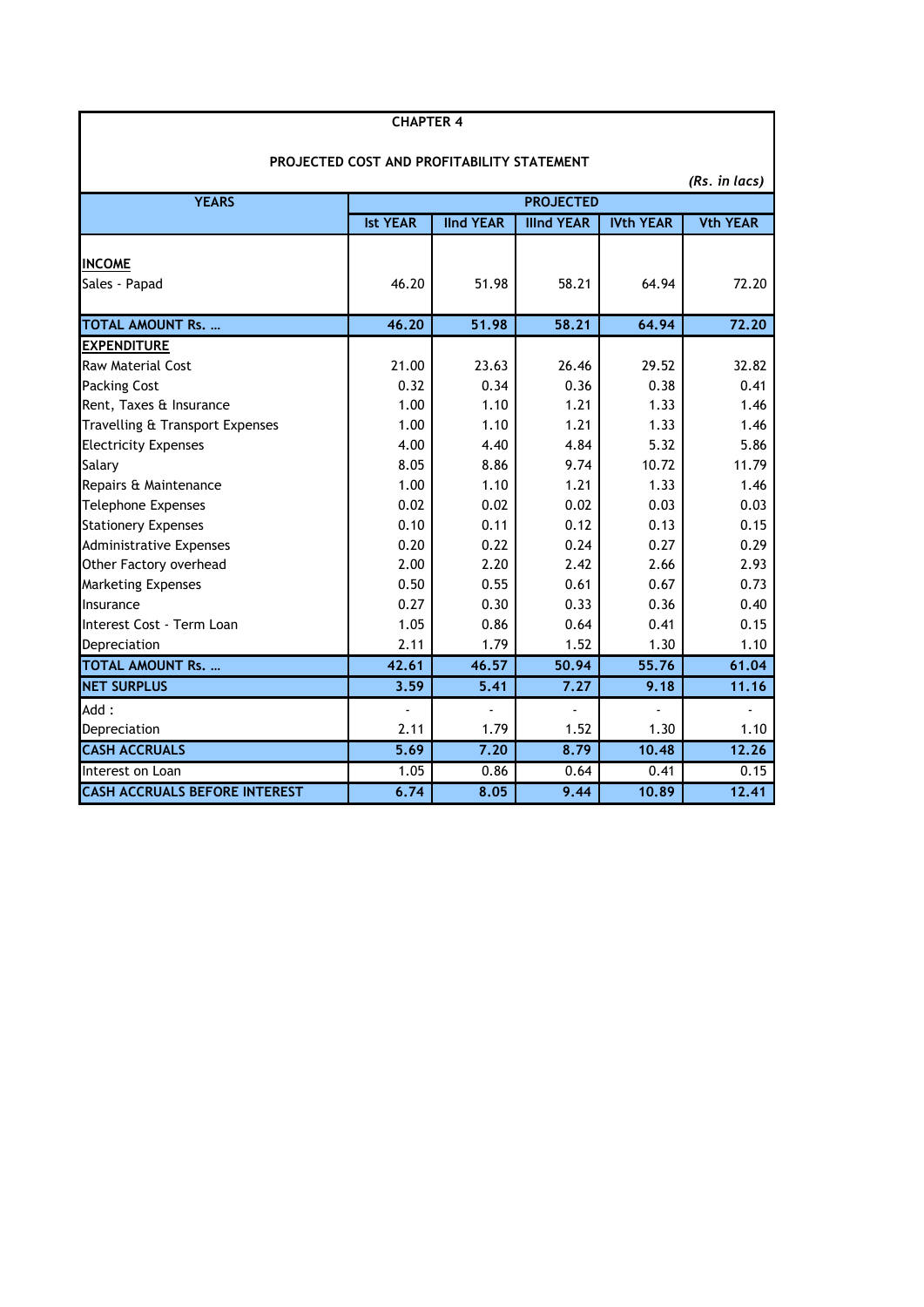**ANNEXURE "A"**

#### **PAYMENT AND PROVISION TO STAFF**

In arriving at the cost under this head, the details of various staff members have been worked out alongwith the estimated salaries in each case. The calculations are as under :-

|                               |                                                                                        |                   |                                                        | <b>Ist YEAR</b>                                                  |                                                        | <b>IInd YEAR</b>                                                     |                                                        | <b>Illrd YEAR</b>                                                    |                                                          | <b>IVth YEAR</b>                                                     |                                                          | <b>Vth YEAR</b>                                                      |
|-------------------------------|----------------------------------------------------------------------------------------|-------------------|--------------------------------------------------------|------------------------------------------------------------------|--------------------------------------------------------|----------------------------------------------------------------------|--------------------------------------------------------|----------------------------------------------------------------------|----------------------------------------------------------|----------------------------------------------------------------------|----------------------------------------------------------|----------------------------------------------------------------------|
| SL.<br>NO.                    | <b>PARTICULARS</b>                                                                     | No. of<br>persons | Monthly<br>salary                                      | Total<br>Annual                                                  | Monthly<br>salary                                      | <b>Total</b><br>Annual                                               | Monthly<br>salary                                      | <b>Total</b><br>Annual                                               | Monthly<br>salary                                        | <b>Total</b><br>Annual                                               | Monthly<br>salary                                        | <b>Total</b><br>Annual                                               |
|                               |                                                                                        |                   |                                                        | Amount                                                           |                                                        | Amount                                                               |                                                        | <b>Amount</b>                                                        |                                                          | Amount                                                               |                                                          | <b>Amount</b>                                                        |
| $\overline{2}$<br>4<br>5<br>6 | Plant Manager<br>Accountant<br>Production Supervisor<br>Operator<br>Salesman<br>Labour | 2                 | 15,000<br>10,000<br>10,000<br>8,000<br>8,000<br>10,000 | 1,80,000<br>1,20,000<br>1,20,000<br>96,000<br>96,000<br>1,20,000 | 16,500<br>11,000<br>11,000<br>8,800<br>8,800<br>11,000 | 1,98,000<br>1,32,000<br>1,32,000<br>1,05,600<br>1,05,600<br>1,32,000 | 18,150<br>12,100<br>12,100<br>9,680<br>9,680<br>12,100 | 2,17,800<br>1,45,200<br>1,45,200<br>1,16,160<br>1,16,160<br>1,45,200 | 19,965<br>13,310<br>13,310<br>10,648<br>10,648<br>13,310 | 2,39,580<br>1,59,720<br>1,59,720<br>1,27,776<br>1,27,776<br>1,59,720 | 21,962<br>14,641<br>14,641<br>11,713<br>11,713<br>14,641 | 2,63,538<br>1,75,692<br>1,75,692<br>1,40,554<br>1,40,554<br>1,75,692 |
|                               | Add: Other Benefits @10% of salary                                                     |                   | <b>TOTAL</b>                                           | 7,32,000<br>73,200<br>8,05,200                                   | <b>TOTAL</b>                                           | 8,05,200<br>80,520<br>8,85,720                                       | <b>TOTAL</b>                                           | 8,85,720<br>88,572<br>9,74,292                                       | <b>TOTAL</b>                                             | 9,74,292<br>97,429<br>10,71,721                                      | <b>TOTAL</b>                                             | 10,71,721<br>1,07,172<br>11,78,893                                   |
| OR SAY RS.                    |                                                                                        |                   | 8.05<br>Lacs                                           |                                                                  | 8.86<br><b>Lacs</b>                                    |                                                                      | 9.74<br>Lacs                                           |                                                                      | 10.72<br>Lacs                                            |                                                                      | 11.79<br>Lacs                                            |                                                                      |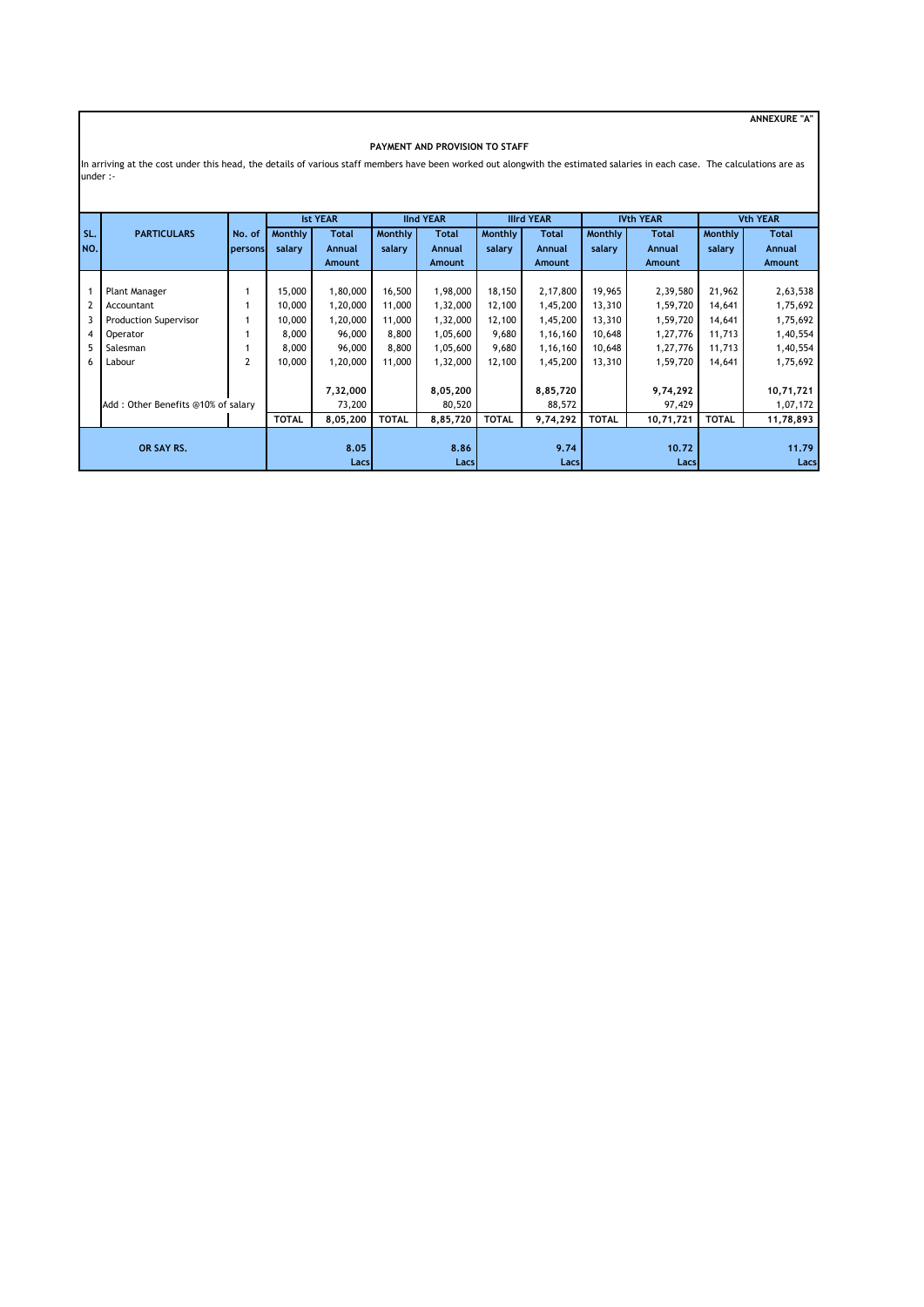| <b>ANNEXURE "B"</b>                                                                             |                                  |                                                   |                                       |                                      |                                      |  |  |  |  |  |
|-------------------------------------------------------------------------------------------------|----------------------------------|---------------------------------------------------|---------------------------------------|--------------------------------------|--------------------------------------|--|--|--|--|--|
| <b>FINANCIAL EXPENSES - TERM LOAN</b>                                                           |                                  |                                                   |                                       |                                      |                                      |  |  |  |  |  |
|                                                                                                 |                                  |                                                   |                                       |                                      | (RS IN LACS)                         |  |  |  |  |  |
| <b>Years</b>                                                                                    | <b>Opening</b><br><b>Balance</b> | Amount<br><b>Raised During</b><br><b>The Year</b> | <b>Interest</b><br>during the<br>year | Repayment<br>During the<br>year      | Closing<br><b>Balance</b>            |  |  |  |  |  |
| <b>Ist YEAR</b><br><b>IInd YEAR</b><br><b>Illrd YEAR</b><br><b>IVth YEAR</b><br><b>Vth YEAR</b> | 9.46<br>7.44<br>5.20<br>2.73     | 11.30                                             | 1.05<br>0.86<br>0.64<br>0.41<br>0.15  | 2.88<br>2.88<br>2.88<br>2.88<br>2.88 | 9.46<br>7.44<br>5.20<br>2.73<br>0.00 |  |  |  |  |  |
|                                                                                                 |                                  | 11.30                                             | 3.10                                  | 14.40                                | 0.00                                 |  |  |  |  |  |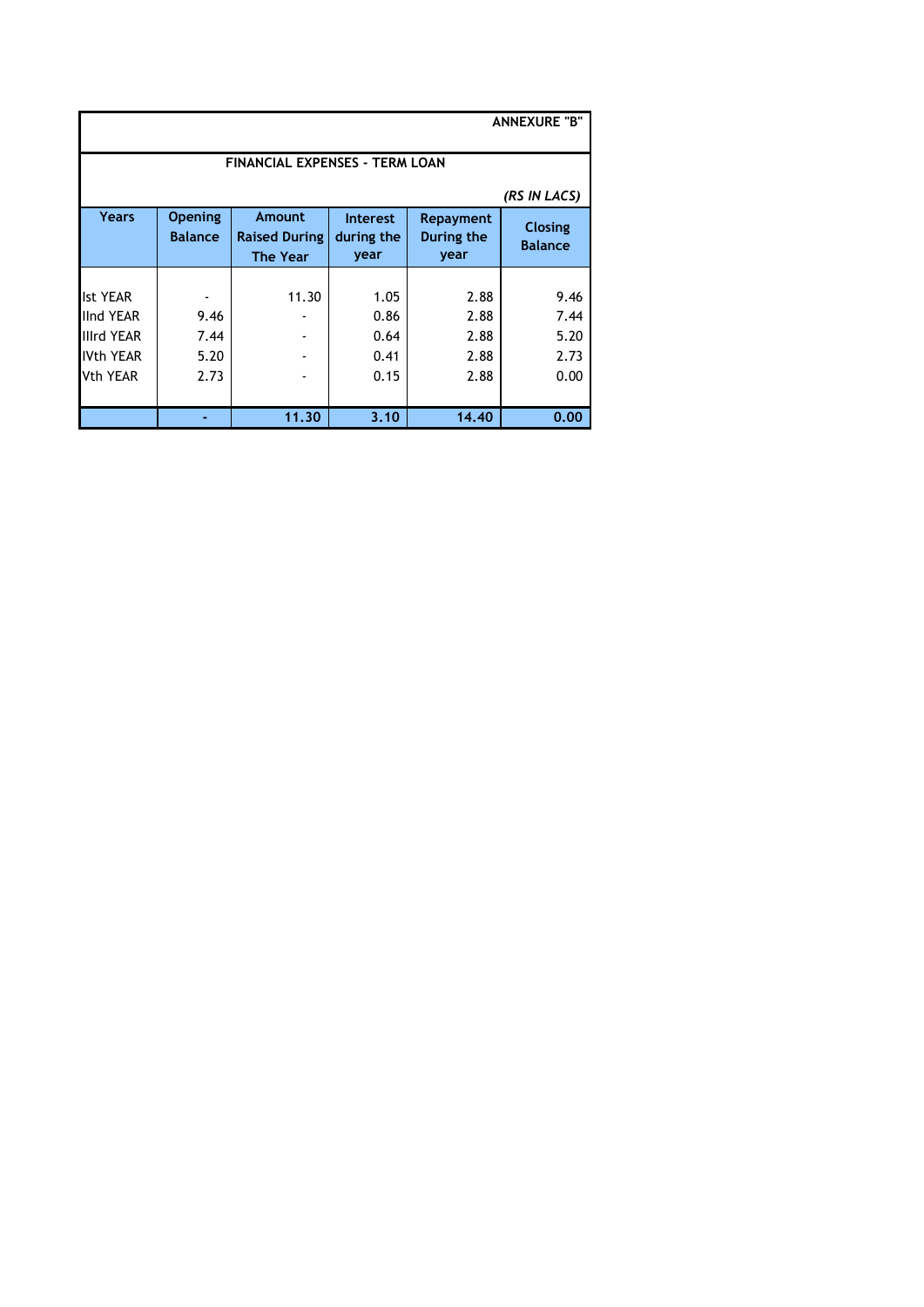|                                 |                |      |      |                     |      | <b>ANNEXURE "C"</b> |
|---------------------------------|----------------|------|------|---------------------|------|---------------------|
| <b>DEPRECIATION</b>             |                |      |      |                     |      |                     |
| (Rs. in lacs)                   |                |      |      |                     |      |                     |
| <b>PARTICULARS</b>              | <b>RATE OF</b> |      |      | <b>DEPRECIATION</b> |      |                     |
|                                 | DEP.           |      | Ш    | Ш                   | IV   | ۷                   |
| PLANT & MACHINERY               | 15.00%         | 2.04 | 1.74 | 1.48                | 1.25 | 1.07                |
| <b>FURNITURE &amp; FIXTURES</b> | 10.00%         | 0.02 | 0.02 | 0.02                | 0.01 | 0.01                |
| <b>OTHER ASSETS</b>             | 15.00%         | 0.05 | 0.04 | 0.03                | 0.03 | 0.02                |
| <b>TOTAL</b>                    |                | 2.11 | 1.79 | 1.52                | 1.30 | 1.10                |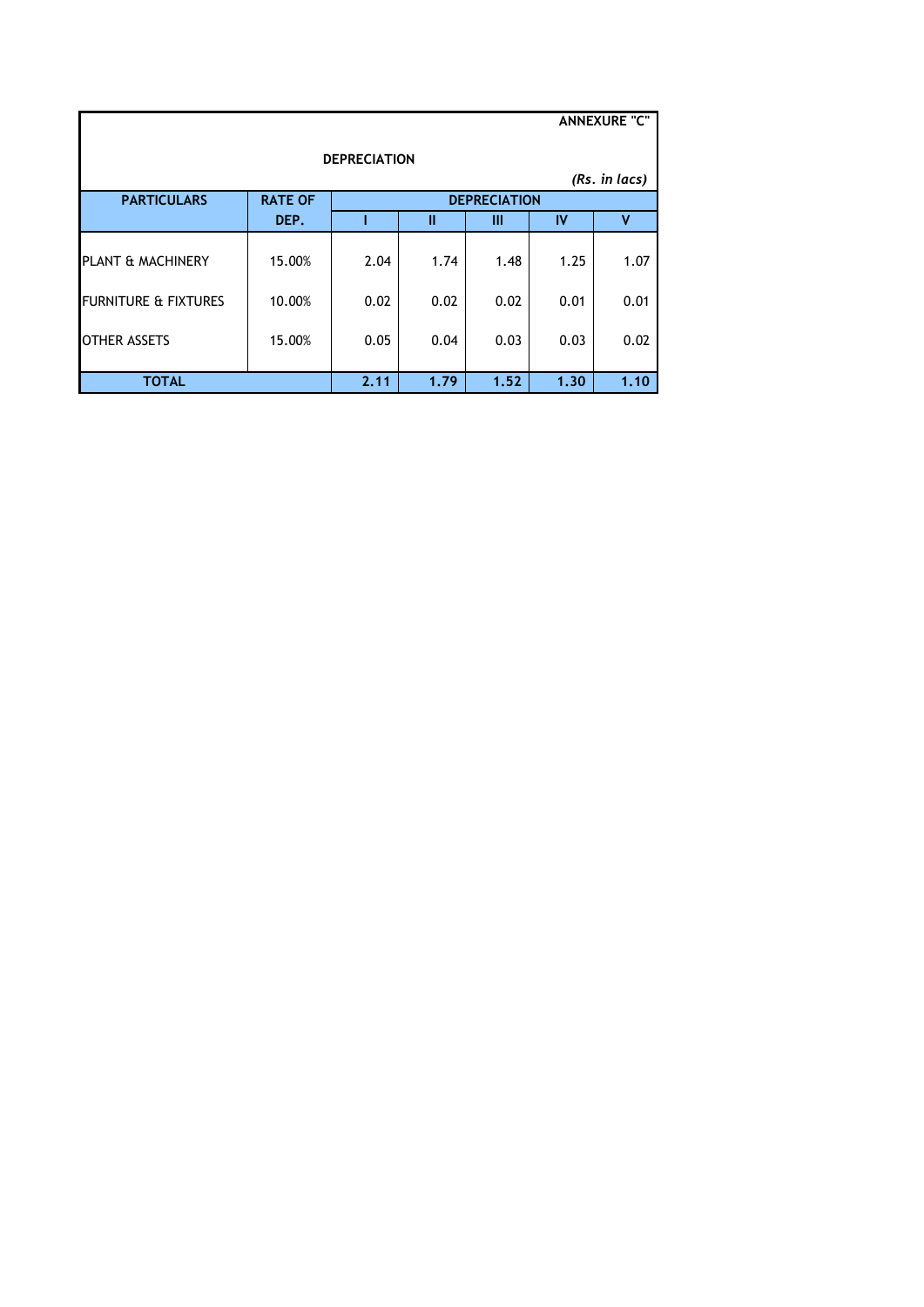|                                         |       |   |                       |    | <b>ANNEXURE "D"</b> |  |  |  |
|-----------------------------------------|-------|---|-----------------------|----|---------------------|--|--|--|
| YEAR WISE COST INCURRED ON FIXED ASSETS |       |   |                       |    |                     |  |  |  |
|                                         |       |   |                       |    | [Rupees in Lacs]    |  |  |  |
| <b>PARTICULARS</b>                      |       |   | <b>YEAR WISE COST</b> |    |                     |  |  |  |
|                                         |       | Ш | Ш                     | IV | v                   |  |  |  |
| PLANT & MACHINERY                       | 13.62 |   |                       |    |                     |  |  |  |
| FURNITURE & FIXTURES                    | 0.20  |   |                       |    |                     |  |  |  |
| <b>OTHER ASSETS</b>                     | 0.30  |   |                       |    |                     |  |  |  |
| <b>TOTAL</b>                            | 14.12 |   |                       |    |                     |  |  |  |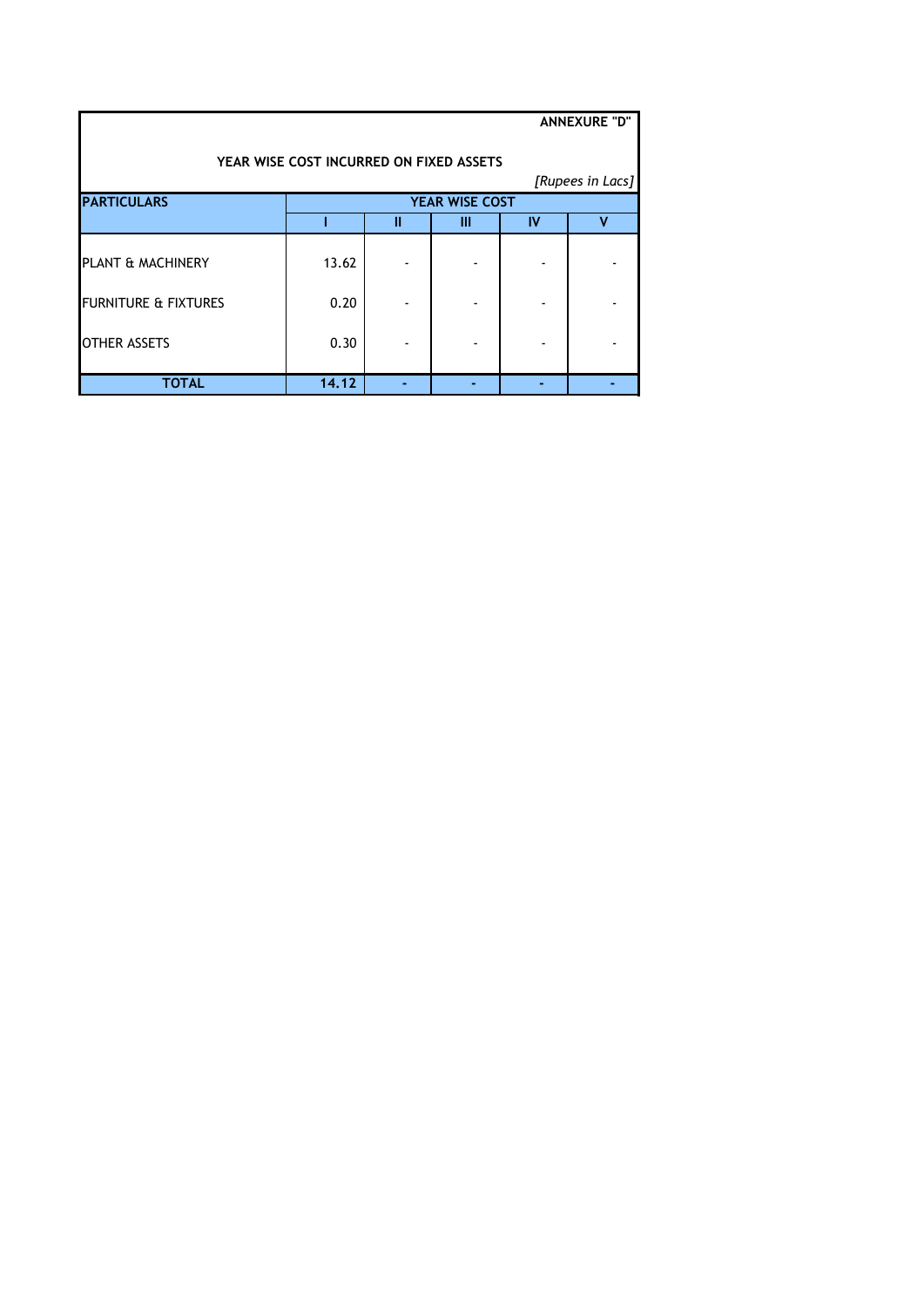|                                    |       |       |                      |      | <b>ANNEXURE "E"</b> |  |  |  |
|------------------------------------|-------|-------|----------------------|------|---------------------|--|--|--|
| WRITTEN DOWN VALUE OF FIXED ASSETS |       |       |                      |      |                     |  |  |  |
|                                    |       |       |                      |      | [Rupees in Lacs]    |  |  |  |
| <b>PARTICULARS</b>                 |       |       | <b>YEAR-WISE WDV</b> |      |                     |  |  |  |
|                                    |       | Ш     | Ш                    | IV   | v                   |  |  |  |
| PLANT & MACHINERY                  | 11.58 | 9.84  | 8.36                 | 7.11 | 6.04                |  |  |  |
| <b>FURNITURE &amp; FIXTURES</b>    | 0.18  | 0.16  | 0.15                 | 0.13 | 0.12                |  |  |  |
| <b>OTHER ASSETS</b>                | 0.26  | 0.22  | 0.18                 | 0.16 | 0.13                |  |  |  |
| <b>TOTAL</b>                       | 12.01 | 10.22 | 8.69                 | 7.40 | 6.29                |  |  |  |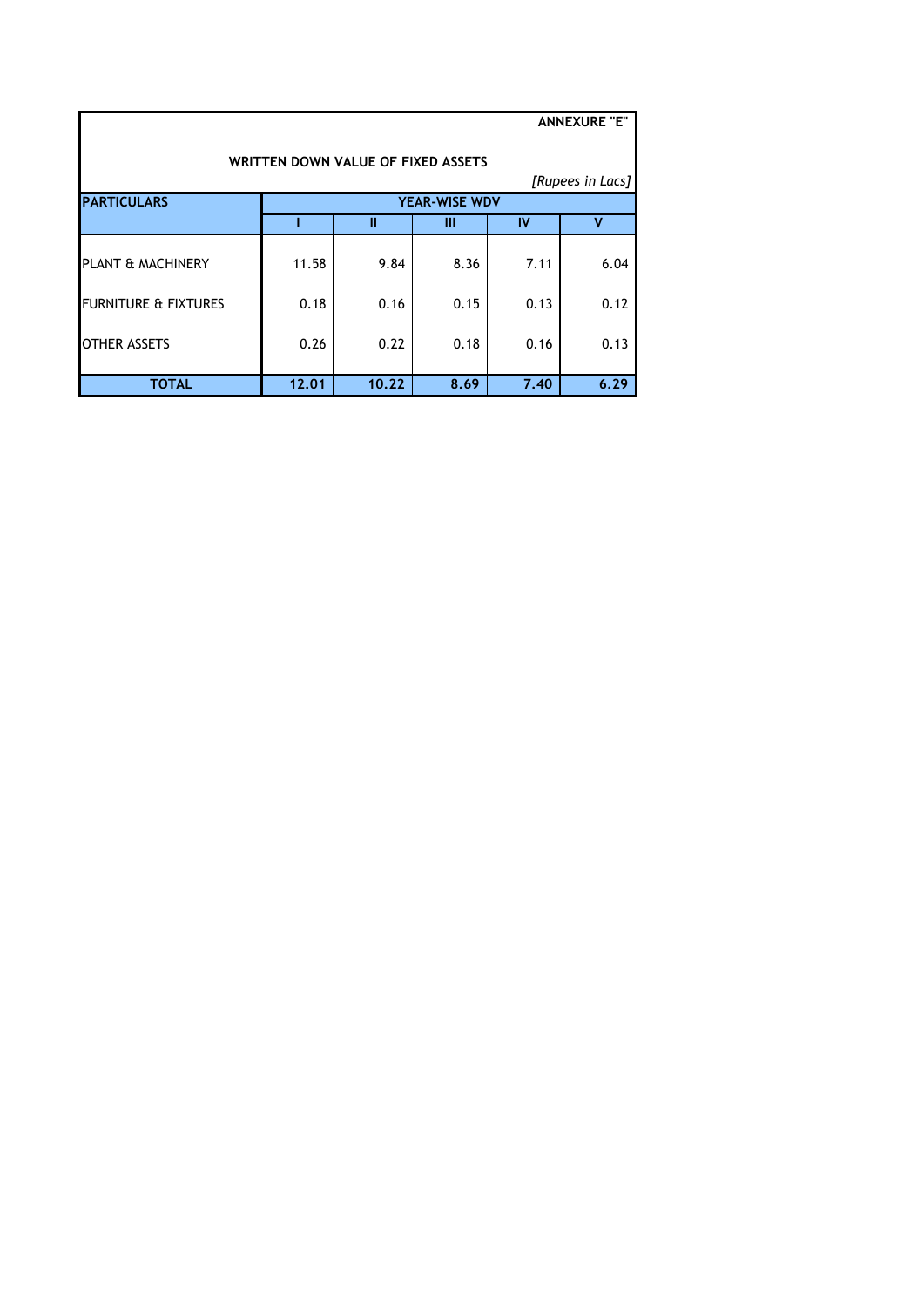| <b>ANNEXURE "F"</b>                        |                                |                  |                   |                  |                 |  |
|--------------------------------------------|--------------------------------|------------------|-------------------|------------------|-----------------|--|
|                                            | <b>PROJECTED BALANCE SHEET</b> |                  |                   |                  |                 |  |
|                                            |                                |                  |                   |                  | (RS IN LACS)    |  |
| <b>PARTICULARS</b>                         |                                |                  | YEARS             |                  |                 |  |
|                                            | <b>Ist YEAR</b>                | <b>IInd YEAR</b> | <b>Illnd YEAR</b> | <b>IVth YEAR</b> | <b>Vth YEAR</b> |  |
| <b>LIABILITIES</b>                         |                                |                  |                   |                  |                 |  |
|                                            |                                |                  |                   |                  |                 |  |
| <b>Own's Capital</b>                       |                                |                  |                   |                  |                 |  |
| Opening Balance                            |                                | 5.91             | 8.62              | 11.28            | 13.67           |  |
| Add: Contribution during the year          | 2.82                           |                  |                   |                  |                 |  |
| Profit for the year                        | 3.59                           | 5.41             | 7.27              | 9.18             | 11.16           |  |
|                                            | 6.41                           | 11.32            | 15.88             | 20.47            | 24.83           |  |
| Less: Drawings(including Taxes)            | 0.50                           | 2.70             | 4.60              | 6.80             | 8.90            |  |
| <b>Closing Balance</b>                     | 5.91                           | 8.62             | 11.28             | 13.67            | 15.93           |  |
|                                            |                                |                  |                   |                  |                 |  |
| Term Loan from Bank                        | 9.46                           | 7.44             | 5.20              | 2.73             | 0.00            |  |
|                                            |                                |                  |                   |                  |                 |  |
| <b>CURRENT LIABILITES &amp; PROVISIONS</b> |                                |                  |                   |                  |                 |  |
| <b>Sundry Creditors</b>                    | 0.41                           | 0.46             | 0.51              | 0.57             | 0.64            |  |
|                                            |                                |                  |                   |                  |                 |  |
| TOTAL RS.                                  | 15.78                          | 16.51            | 17.00             | 16.97            | 16.57           |  |
|                                            |                                |                  |                   |                  |                 |  |
| <b>ASSETS</b>                              |                                |                  |                   |                  |                 |  |
| <b>Fixed Assets</b>                        | 12.01                          | 10.22            | 8.69              | 7.40             | 6.29            |  |
| <b>CURRENT ASSETS, LOAN &amp; ADVANCES</b> |                                |                  |                   |                  |                 |  |
| Inventories                                | 1.75                           | 1.97             | 2.20              | 2.46             | 2.73            |  |
| <b>Sundry Debtors</b>                      | 1.27                           | 1.42             | 1.59              | 1.78             | 1.98            |  |
| Cash & Bank Balances                       | 0.75                           | 2.90             | 4.51              | 5.34             | 5.56            |  |
|                                            |                                |                  |                   |                  |                 |  |
| TOTAL RS.                                  | 15.78                          | 16.51            | 17.00             | 16.97            | 16.57           |  |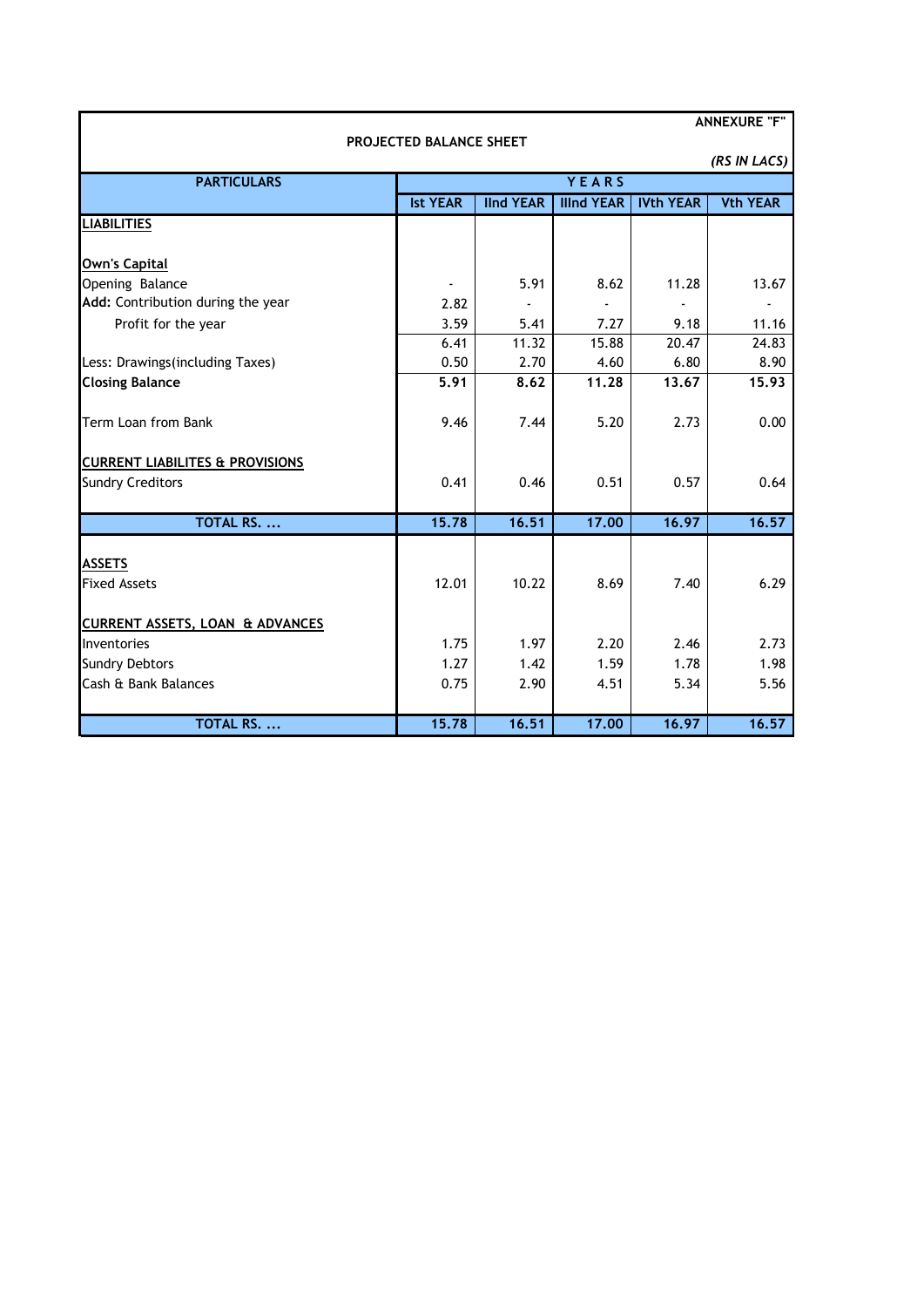| <b>ANNEXURE "G"</b><br><b>CASH FLOW STATEMENT</b> |                 |                  |                   |                  |                 |  |  |
|---------------------------------------------------|-----------------|------------------|-------------------|------------------|-----------------|--|--|
|                                                   |                 |                  |                   |                  | Rs. in Lacs.    |  |  |
| <b>PARTICULARS</b>                                |                 |                  | <b>YEARS</b>      |                  |                 |  |  |
|                                                   | <b>Ist YEAR</b> | <b>IInd YEAR</b> | <b>Illnd YEAR</b> | <b>IVth YEAR</b> | <b>Vth YEAR</b> |  |  |
| <b>CASH INFLOW</b>                                |                 |                  |                   |                  |                 |  |  |
| Term Loan from Bank                               | 11.30           |                  |                   |                  |                 |  |  |
| Own Capital                                       | 2.82            |                  |                   |                  |                 |  |  |
| <b>Cash Accruals</b><br>(Before interest)         | 6.74            | 8.05             | 9.44              | 10.89            | 12.41           |  |  |
| Increase in Current Liabilities                   | 0.41            | 0.05             | 0.05              | 0.06             | 0.06            |  |  |
| <b>TOTAL (A)</b>                                  | 21.27           | 8.10             | 9.49              | 10.95            | 12.48           |  |  |
| <b>CASH OUTFLOW</b>                               |                 |                  |                   |                  |                 |  |  |
| Fixed Assets purchased                            | 14.12           |                  |                   |                  |                 |  |  |
| Interest & Principal of Term Loan                 | 2.88            | 2.88             | 2.88              | 2.88             | 2.88            |  |  |
| Increase in Current Assets                        | 3.02            | 0.38             | 0.41              | 0.44             | 0.47            |  |  |
| <b>Drawings</b>                                   | 0.50            | 2.70             | 4.60              | 6.80             | 8.90            |  |  |
| TOTAL (B)                                         | 20.52           | 5.96             | 7.89              | 10.12            | 12.25           |  |  |
| <b>OPENING BALANCE</b>                            |                 | 0.75             | 2.90              | 4.51             | 5.34            |  |  |
| NET SURPLUS (A-B)                                 | 0.75            | 2.15             | 1.61              | 0.83             | 0.22            |  |  |
| <b>CLOSING BALANCE</b>                            | 0.75            | 2.90             | 4.51              | 5.34             | 5.56            |  |  |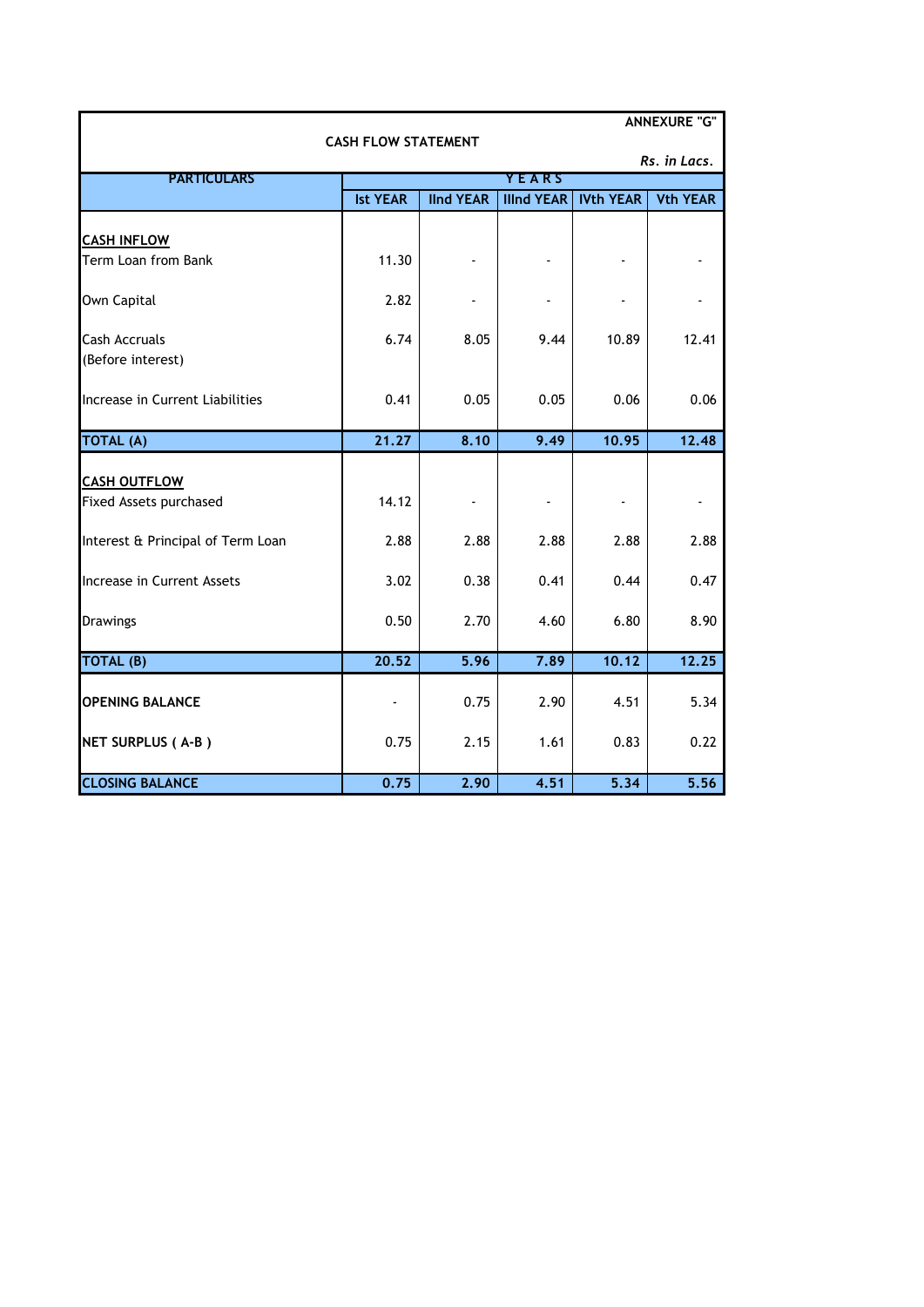| <b>ANNEXURE 'H'</b> |                |                 |                  |                        |  |  |  |
|---------------------|----------------|-----------------|------------------|------------------------|--|--|--|
| <b>EMI SCHEDULE</b> |                |                 |                  |                        |  |  |  |
| Loan                |                | 11,29,659       |                  |                        |  |  |  |
| No. of Inst.        |                | 60              |                  |                        |  |  |  |
| R.O.I.              |                | 10.00%          |                  |                        |  |  |  |
| <b>EMI</b>          |                | 24,002          |                  |                        |  |  |  |
|                     |                |                 |                  |                        |  |  |  |
| $Inst.$ #           | <b>Opening</b> | <b>Interest</b> | <b>Repayment</b> | <b>Closing Balance</b> |  |  |  |
|                     | <b>Balance</b> |                 |                  |                        |  |  |  |
| 1                   | 11,29,659      | 9,414           | 24,002           | 11, 15, 071            |  |  |  |
| 2                   | 11,15,071      | 9,292           | 24,002           | 11,00,361              |  |  |  |
| 3                   | 11,00,361      | 9,170           | 24,002           | 10,85,529              |  |  |  |
| 4                   | 10,85,529      | 9,046           | 24,002           | 10,70,573              |  |  |  |
| 5                   | 10,70,573      | 8,921           | 24,002           | 10,55,493              |  |  |  |
| 6                   | 10,55,493      | 8,796           | 24,002           | 10,40,287              |  |  |  |
| 7                   | 10,40,287      | 8,669           | 24,002           | 10,24,954              |  |  |  |
| 8                   | 10,24,954      | 8,541           | 24,002           | 10,09,493              |  |  |  |
| 9                   | 10,09,493      | 8,412           | 24,002           | 9,93,904               |  |  |  |
| 10                  | 9,93,904       | 8,283           | 24,002           | 9,78,184               |  |  |  |
| 11                  | 9,78,184       | 8,152           | 24,002           | 9,62,334               |  |  |  |
| 12                  | 9,62,334       | 8,019           | 24,002           | 9,46,352               |  |  |  |
|                     |                |                 |                  |                        |  |  |  |
| <b>TOTAL RS</b>     | 11,29,659      | 1,04,715        | 2,88,023         | 9,46,352               |  |  |  |
|                     |                |                 |                  |                        |  |  |  |
| 13                  | 9,46,352       | 7,886           | 24,002           | 9,30,236               |  |  |  |
| 14                  | 9,30,236       | 7,752           | 24,002           | 9,13,986               |  |  |  |
| 15                  | 9,13,986       | 7,617           | 24,002           | 8,97,601               |  |  |  |
| 16                  | 8,97,601       | 7,480           | 24,002           | 8,81,079               |  |  |  |
| 17                  | 8,81,079       | 7,342           | 24,002           | 8,64,419               |  |  |  |
| 18                  | 8,64,419       | 7,203           | 24,002           | 8,47,621               |  |  |  |
| 19                  | 8,47,621       | 7,064           | 24,002           | 8,30,682               |  |  |  |
| 20                  | 8,30,682       | 6,922           | 24,002           | 8,13,603               |  |  |  |
| 21                  | 8,13,603       | 6,780           | 24,002           | 7,96,381               |  |  |  |
| 22                  | 7,96,381       | 6,637           | 24,002           | 7,79,015               |  |  |  |
| 23                  | 7,79,015       | 6,492           | 24,002           | 7,61,505               |  |  |  |
| 24                  | 7,61,505       | 6,346           | 24,002           | 7,43,849               |  |  |  |
|                     |                |                 |                  |                        |  |  |  |
| <b>TOTAL RS</b>     | 9,46,352       | 85,521          | 2,88,023         | 7,43,849               |  |  |  |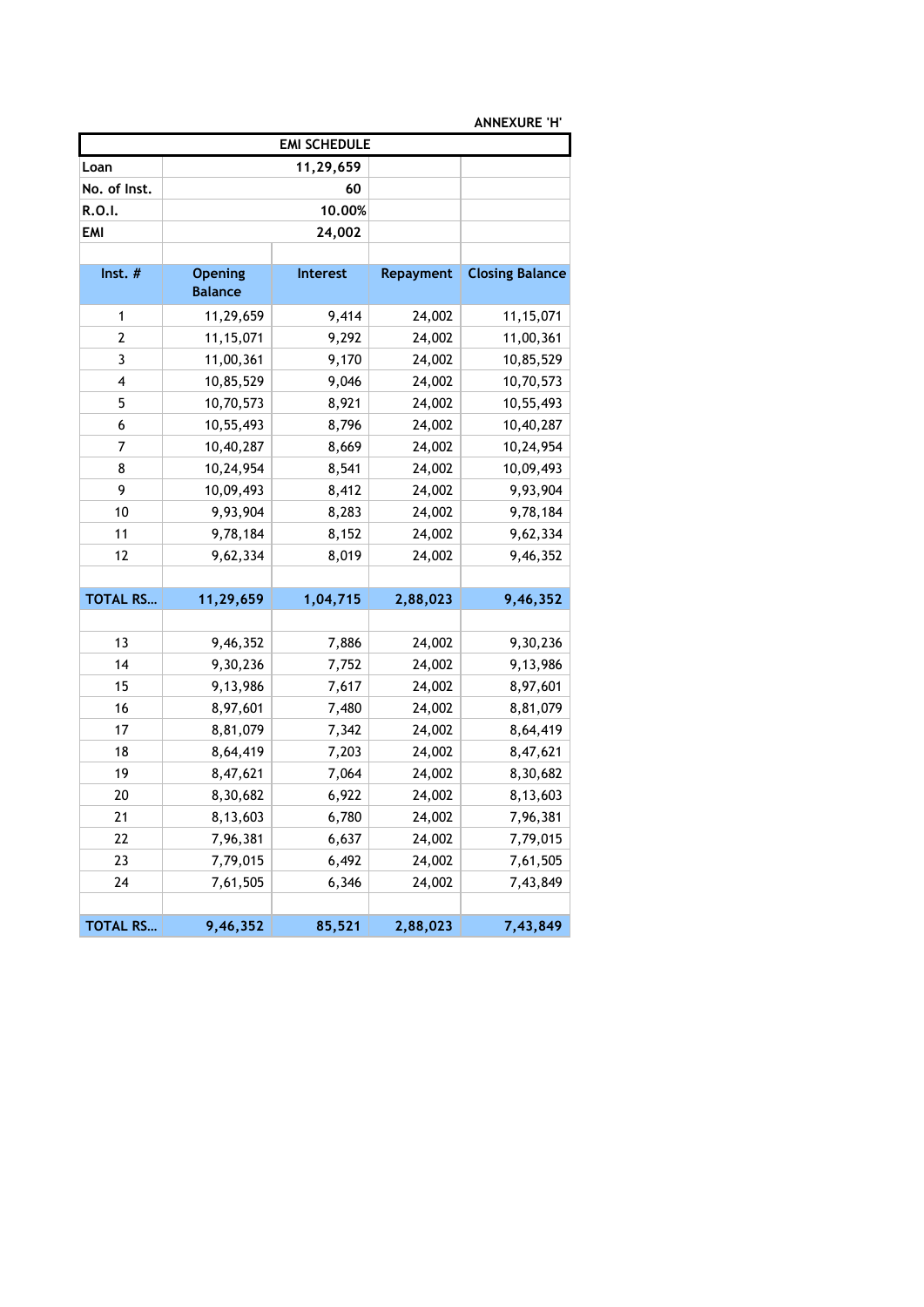| 25              | 7,43,849   | 6,199  | 24,002   | 7,26,046   |
|-----------------|------------|--------|----------|------------|
| 26              | 7,26,046   | 6,050  | 24,002   | 7,08,095   |
| 27              | 7,08,095   | 5,901  | 24,002   | 6,89,993   |
| 28              | 6,89,993   | 5,750  | 24,002   | 6,71,741   |
| 29              | 6,71,741   | 5,598  | 24,002   | 6,53,337   |
| 30              | 6,53,337   | 5,444  | 24,002   | 6,34,780   |
| 31              | 6,34,780   | 5,290  | 24,002   | 6,16,068   |
| 32              | 6,16,068   | 5,134  | 24,002   | 5,97,200   |
| 33              | 5,97,200   | 4,977  | 24,002   | 5,78,175   |
| 34              | 5,78,175   | 4,818  | 24,002   | 5,58,991   |
| 35              | 5,58,991   | 4,658  | 24,002   | 5,39,647   |
| 36              | 5,39,647   | 4,497  | 24,002   | 5,20,142   |
|                 |            |        |          |            |
| <b>TOTAL RS</b> | 7,43,849   | 64,316 | 2,88,023 | 5,20,142   |
|                 |            |        |          |            |
| 37              | 5,20,142   | 4,335  | 24,002   | 5,00,475   |
| 38              | 5,00,475   | 4,171  | 24,002   | 4,80,644   |
| 39              | 4,80,644   | 4,005  | 24,002   | 4,60,647   |
| 40              | 4,60,647   | 3,839  | 24,002   | 4,40,484   |
| 41              | 4,40,484   | 3,671  | 24,002   | 4,20,153   |
| 42              | 4,20,153   | 3,501  | 24,002   | 3,99,652   |
| 43              | 3,99,652   | 3,330  | 24,002   | 3,78,980   |
| 44              | 3,78,980   | 3,158  | 24,002   | 3,58,137   |
| 45              | 3,58,137   | 2,984  | 24,002   | 3,37,119   |
| 46              | 3,37,119   | 2,809  | 24,002   | 3, 15, 927 |
| 47              | 3, 15, 927 | 2,633  | 24,002   | 2,94,558   |
| 48              | 2,94,558   | 2,455  | 24,002   | 2,73,010   |
|                 |            |        |          |            |
| <b>TOTAL RS</b> | 5,20,142   | 40,891 | 2,88,023 | 2,73,010   |
|                 |            |        |          |            |
| 49              | 2,73,010   | 2,275  | 24,002   | 2,51,283   |
| 50              | 2,51,283   | 2,094  | 24,002   | 2,29,376   |
| 51              | 2,29,376   | 1,911  | 24,002   | 2,07,285   |
| 52              | 2,07,285   | 1,727  | 24,002   | 1,85,011   |
| 53              | 1,85,011   | 1,542  | 24,002   | 1,62,550   |
| 54              | 1,62,550   | 1,355  | 24,002   | 1,39,903   |
| 55              | 1,39,903   | 1,166  | 24,002   | 1,17,067   |
| 56              | 1,17,067   | 976    | 24,002   | 94,041     |
| 57              | 94,041     | 784    | 24,002   | 70,822     |
| 58              | 70,822     | 590    | 24,002   | 47,411     |
| 59              | 47,411     | 395    | 24,002   | 23,804     |
| 60              | 23,804     | 198    | 24,002   |            |
|                 |            |        |          |            |
| <b>TOTAL RS</b> | 2,73,010   | 15,013 | 2,88,023 |            |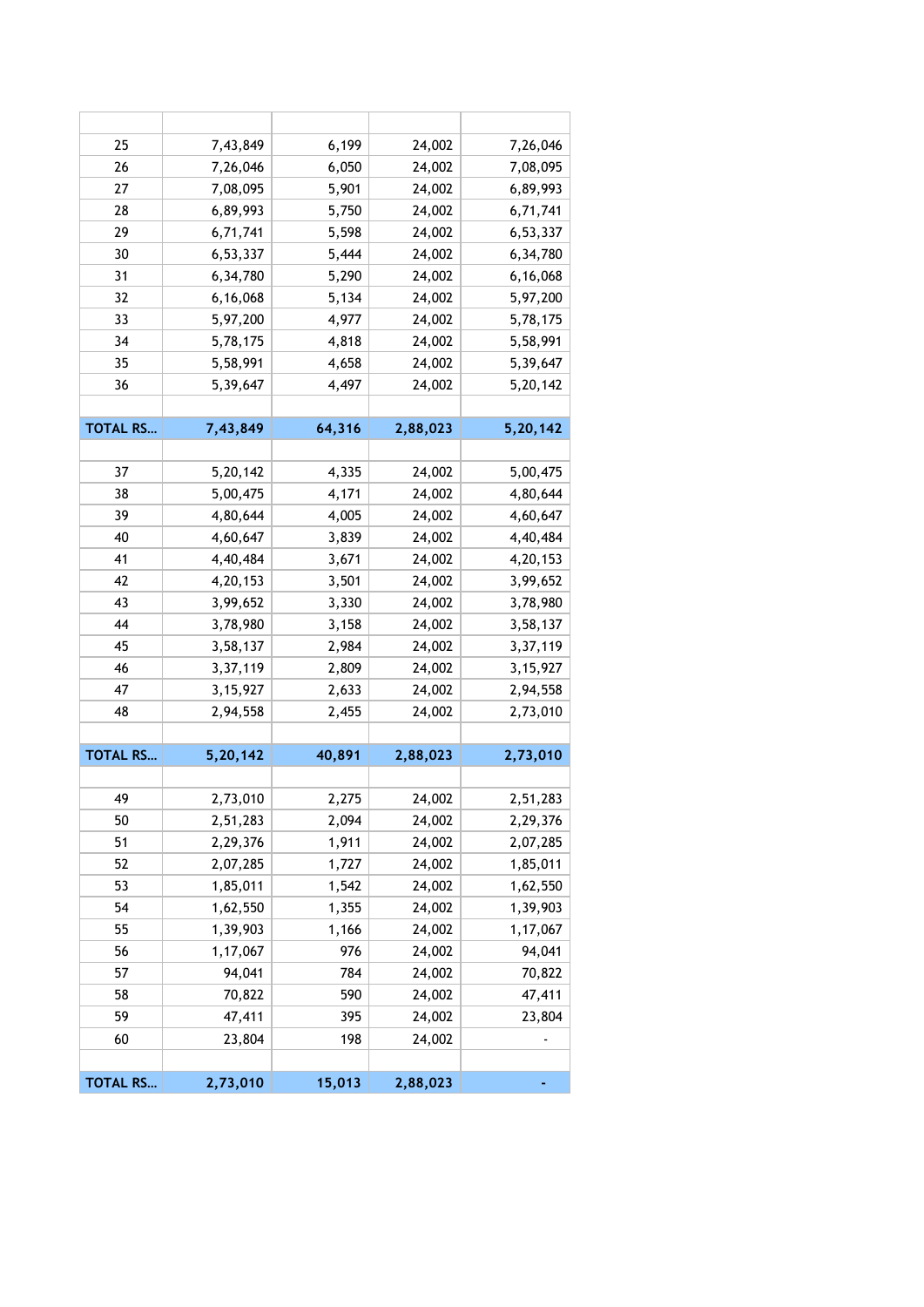| <b>ANNEXURE "I"</b>                          |     |                                |      |              |  |  |
|----------------------------------------------|-----|--------------------------------|------|--------------|--|--|
|                                              |     | <b>LOAN REPAYMENT SCHEDULE</b> |      |              |  |  |
|                                              |     |                                |      |              |  |  |
| <b>YEARS</b>                                 |     | <b>PRINCIPAL INTEREST</b>      |      | <b>TOTAL</b> |  |  |
|                                              |     |                                |      |              |  |  |
| llst YEAR                                    | $=$ | 1.83                           | 1.05 | 2.88         |  |  |
| llnd YEAR                                    | $=$ | 2.03                           | 0.86 | 2.88         |  |  |
| Illird YEAR                                  | $=$ | 2.24                           | 0.64 | 2.88         |  |  |
| <b>IVth YEAR</b>                             | $=$ | 2.47                           | 0.41 | 2.88         |  |  |
| Vth YEAR                                     | $=$ | 2.73                           | 0.15 | 2.88         |  |  |
|                                              |     |                                |      |              |  |  |
| Total Rs (in lacs)<br>14.40<br>3.10<br>11.30 |     |                                |      |              |  |  |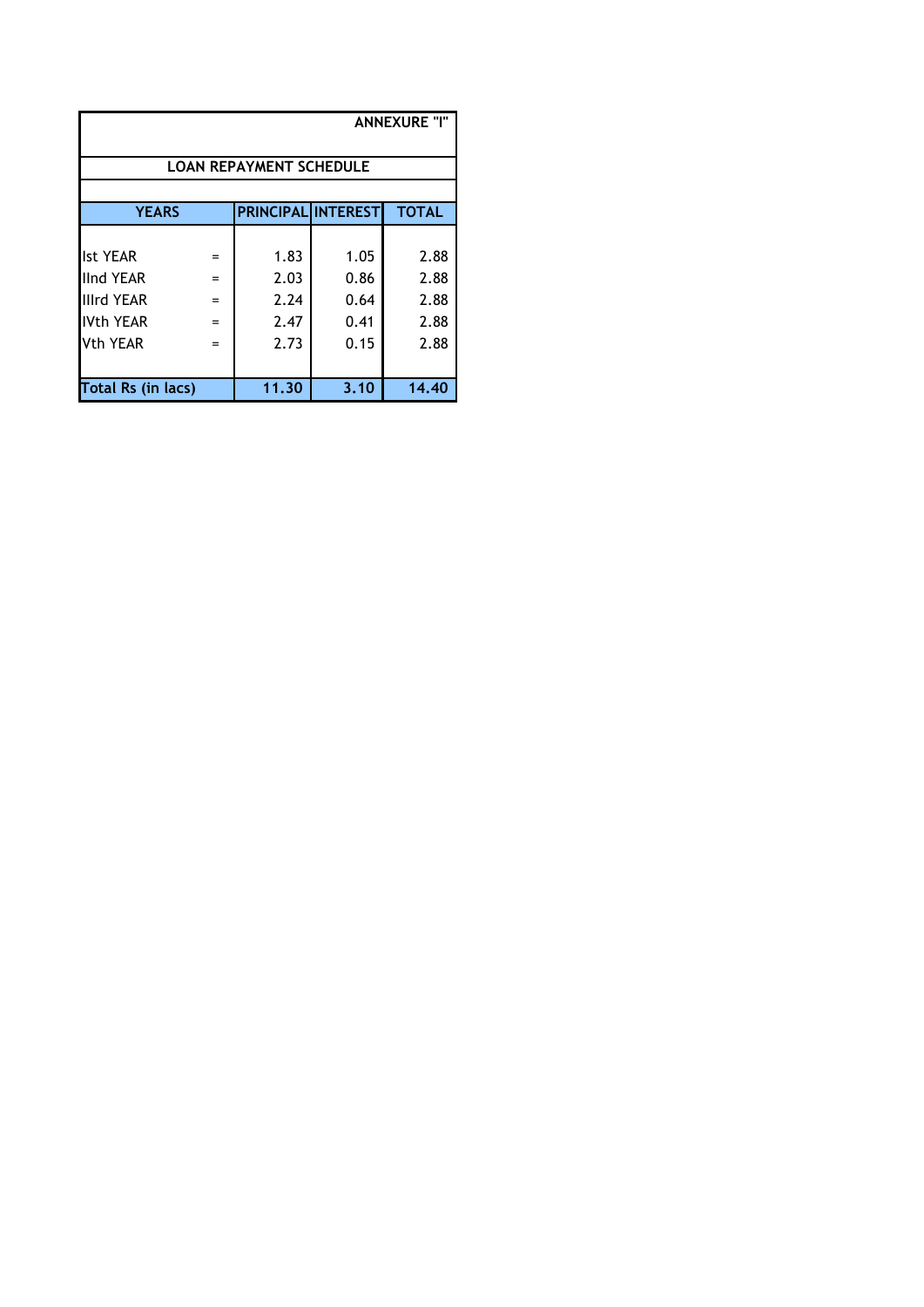| <b>ANNEXURE "J"</b> |                                                  |                                    |                                       |              |  |  |
|---------------------|--------------------------------------------------|------------------------------------|---------------------------------------|--------------|--|--|
|                     |                                                  | DEBT SERVICE COVERAGE RATIO (DSCR) |                                       |              |  |  |
|                     |                                                  |                                    |                                       |              |  |  |
|                     | $=$                                              |                                    | Cash Accruals + Interest on Term Loan |              |  |  |
|                     | Principal Repayment (TL) + Interest on Term Loan |                                    |                                       |              |  |  |
|                     |                                                  | Interest on                        | Principal                             |              |  |  |
|                     | <b>Cash Accruals</b>                             | <b>Term Loan</b>                   | Repayment                             | <b>Ratio</b> |  |  |
|                     |                                                  |                                    |                                       |              |  |  |
| <b>Ist YEAR</b>     | 6.74                                             | 1.05                               | 2.88                                  | 1.72         |  |  |
| <b>IInd YEAR</b>    | 8.05                                             | 0.86                               | 2.88                                  | 2.16         |  |  |
| <b>Illrd YEAR</b>   | 9.44                                             | 0.64                               | 2.88                                  | 2.68         |  |  |
| <b>IVth YEAR</b>    | 10.89                                            | 0.41                               | 2.88                                  | 3.31         |  |  |
| Vth YEAR            | 12.41                                            | 0.15                               | 2.88                                  | 4.10         |  |  |
|                     |                                                  |                                    |                                       |              |  |  |
| <b>Average DSCR</b> |                                                  |                                    |                                       | 2.79         |  |  |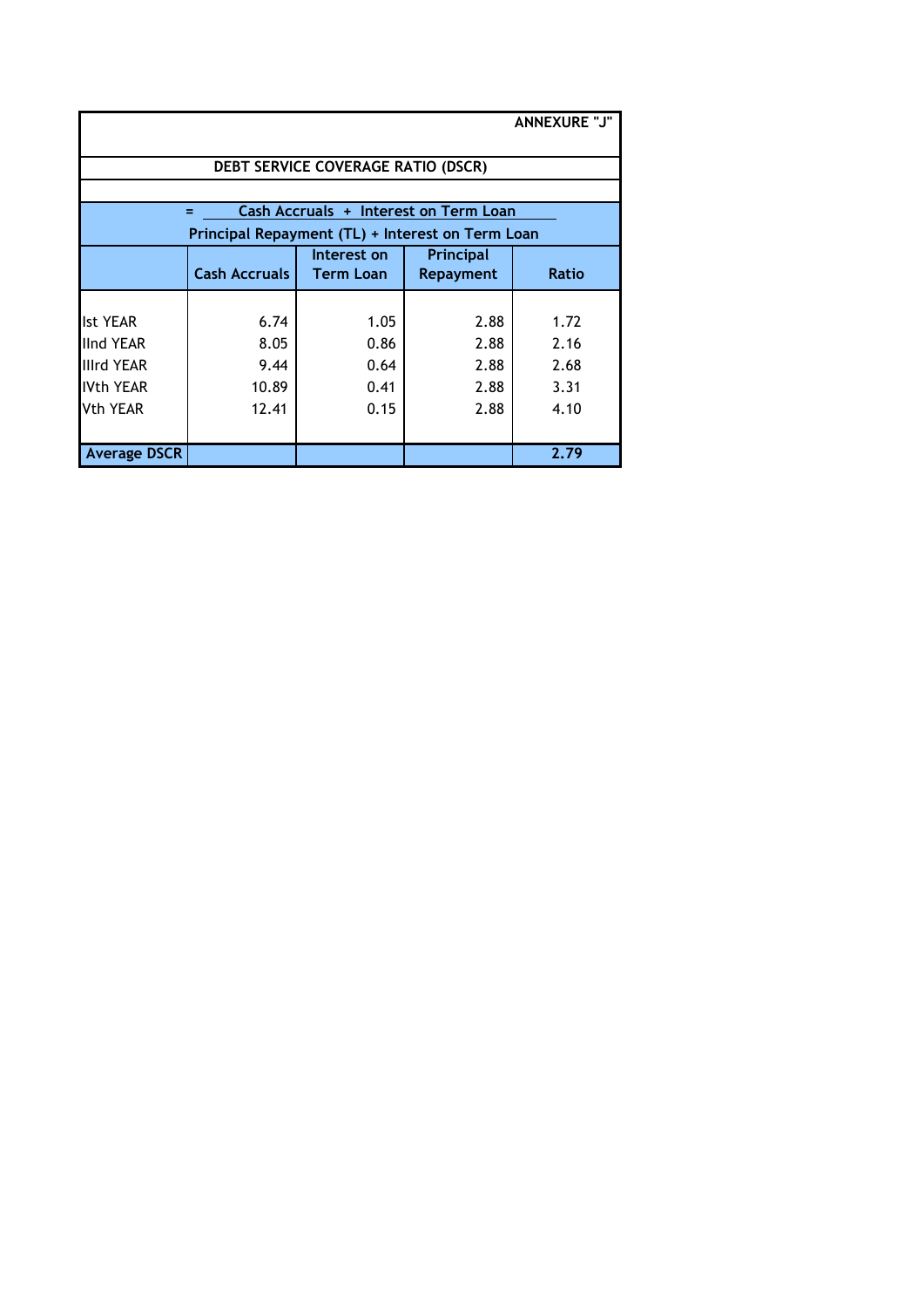| <b>ANNEXURE "K"</b>                  |          |          |          |          |                 |  |  |  |  |
|--------------------------------------|----------|----------|----------|----------|-----------------|--|--|--|--|
| <b>BREAK EVEN POINT ANALYSIS</b>     |          |          |          |          |                 |  |  |  |  |
|                                      |          |          |          |          |                 |  |  |  |  |
| <b>Particulars</b>                   | 1st Year | 2nd Year | 3rd Year | 4th Year | <b>5th Year</b> |  |  |  |  |
| Fixed Cost (Rs.in Lacs)              | 21.30    | 22.61    | 24.12    | 25.86    | 27.82           |  |  |  |  |
| Variable Cost (Rs.in Lacs)           | 21.32    | 23.96    | 26.82    | 29.90    | 33.22           |  |  |  |  |
| Total Cost (Rs.in Lacs)              | 42.61    | 46.57    | 50.94    | 55.76    | 61.04           |  |  |  |  |
|                                      |          |          |          |          |                 |  |  |  |  |
| Sales (Rs. in Lacs)                  | 46.20    | 51.98    | 58.21    | 64.94    | 72.20           |  |  |  |  |
|                                      |          |          |          |          |                 |  |  |  |  |
| Contribution (Sales-VC) (Rs.in Lacs) | 24.89    | 28.01    | 31.39    | 35.04    | 38.98           |  |  |  |  |
|                                      |          |          |          |          |                 |  |  |  |  |
| <b>B.E.P</b> in %                    | 85.59    | 80.70    | 76.84    | 73.79    | 71.37           |  |  |  |  |
| Break Even Sales (Rs. In Lacs)       | 39.54    | 41.95    | 44.73    | 47.92    | 51.53           |  |  |  |  |
|                                      |          |          |          |          |                 |  |  |  |  |
| Break Even Point (Kgs per Year)      | 17,974   | 18,158   | 18,442   | 18,816   | 19,270          |  |  |  |  |
|                                      |          |          |          |          |                 |  |  |  |  |
| Break Even Point (Kgs per Day)       | 71.90    | 72.63    | 73.77    | 75.26    | 77.08           |  |  |  |  |